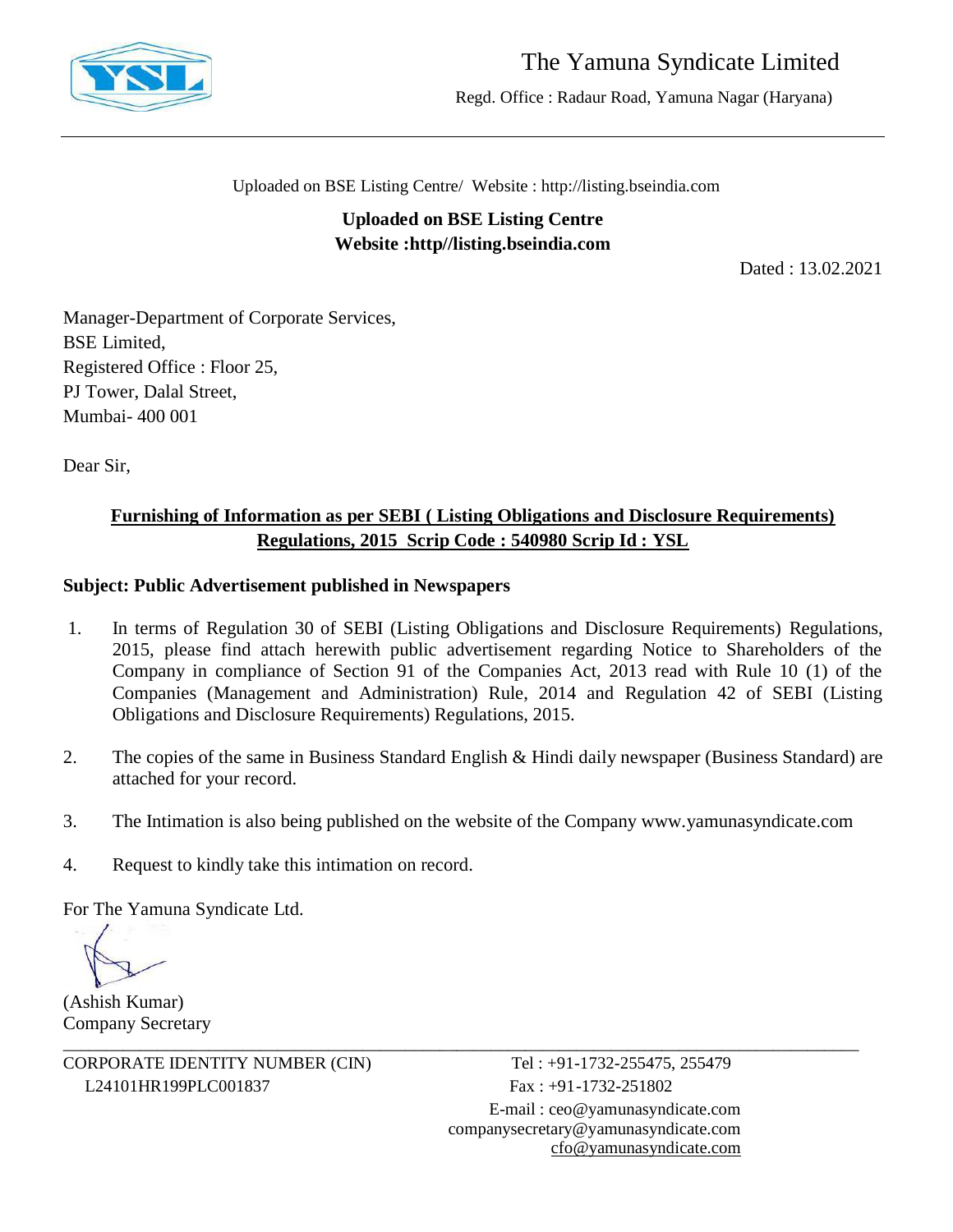#### CHANDIGARH 1 13 FEBRUARY 2021 Weekend Business Standard <u> 1979 - Johann Barn, martin a</u> TATA CAPITAL HOUSING FINANCE LTD. Regd. Address: 11th Floor, Tower A, Peninsulaa Business Park, Ganpatrao Kadam Marg, Lower Parel, Mumbai – 400013. **HIMACHAL PRADESH PUBLIC WORKS DEPARTMENT** ሞ TATA **E-Procurement Notice** LIMITED **INVITATION FOR BIDS (IFB) CURRICENDUM**<br>1. This is with reference to our advertisement published in this newspaper on 30/01/2021.<br>1. The time of E-Auction has been mentioned as between 2 to 3pm whereas the correct<br>time is before 5pm. 2. The time of The Executive Engineer, HPPWD, Solan Disti. Solan H.P. on behalf of Governor of H.P. ib=141001 invites the item rate bids, in electronic tendering system, from the eligible class of .co.in contractors registered with HP PWD for the work as detailed in the table. the officiar of Tata Capital Housing Finance Ltd is between 2 & 3 pm instead of 5 pm. 9890 Deadline Earnest **OR THE** Sd/-Authorised Officer, For Tata Capital Housing Finance Limited Name of work Money for  $S<sub>f</sub>$ Inconvenience is regretted. Date for ER, 2020 cost submission Date: 13-02-2021 Place : Delhi downloading (Rs. in Lakhs) No of Bid bid 37,850/- 03.02.2021 Quarter 17.02.2021 29,77,085/-Ended 10:30 HRS "Construction of Waknaghat KOTAK MAHINDRA BANK LTD. 31.12.2019 10.00 HRS П Subathu road Km.0/0 to 18/ ai-400.051 (Un-audited) TIPIN 1988-1980; C-27, G-Block, Bandra Kurla Complex, Bandra (E), Mumbal-400 051<br>Idea Office: 27-BKC, C-27, G-Block, Bandra 155, Sector 9-C, Chandigarh 500 under MNP(SH:-Removal **Ca** kotak 228.24 Notice Regarding Possession of Immovable Property uls 13(4) of SARFAESI Act,<br>2002 r/w. Rule 8(1) of Security Interest (Enforcement) Rules, 2002<br>2002 r/w. Rule 8(1) of Security Interest (Enforcement) Rules, 2002<br>banking com Notice Regarding Possession of Immovable Property uls 13(4) of SARFAESI Act, of formation deficiencies from  $\frac{(4.10)}{(2.63)}$ The bidders are advised to note other details of tenders from the department  $(2.63)$ website www.hptenders.gov.in. **Executive Engineer** HPPWD Division Solan, Distt. Solan H.P.  $(2.63)$ (Behalf of Governor of Himachal Pradesh)  $(2.63)$ 5725/2020-2021 525.00 THE YAMUNA SYNDICATE LIMITED Registered Office: Radaur Road, Yamunanagar - 135001, Haryana CIN: L24101HR1954PLC001837, Ph.: +91-1732-255479, Fax No.: +91-1732-251802  $0.00$ Hundred Seventy Five Unity within to days from the date of receipt of the said Definant Notice.<br>The aforementioned Borrower / Guarantors Mortgagors having failed to repay the amount, notice<br>is hereby given to the Borrower E-mail: companysecretary@yamunasyndicate.com, Website: www.yamunasyndicate.com  $0.00$ ed by the Board **NOTICE OF DECLARATION OF INTERIM DIVIDEND AND RECORD DATE** company have The Company hereby informs that the Board of Directors has at its meeting nd nine months held on Friday, February 12, 2021, declared an Interim dividend of Rs. 175/-SFBI (Listing The Borrower/s / Guarantor/s Mortgagor mentioned hereinabove in particular and the public in per equity share of Rs. 100/ each for the financial year ending March 31 ancial results is The portowers / Guarantons intorgagor mentioned receivables in particular and the public in<br>general is hereby cautioned not to deal with the property and any dealings with the property will be<br>subject to the charge of the 2021. The Interim Dividend shall be paid on or before March 09, 2021 to the sock exchange shareholders of the Company, whose names stand on the Company's of the Board Rupest World Charge of Twenty Lakhs Eighty Seven Thousand Four Hundred Seventy Five ices Limited Register of Members or in the records of the Depositories as beneficial Unique of the line of the contractual rate and substitute interest, incidental Sdiowners of the shares as on Friday, February 26, 2021, being the Record **Dutt Maria)** expenses, costs and charges etc. Description of the Immovable Property: **itive Officer** All that part and parcel of the Property consisting of -<br>1. PLOT No.24, Khasra no. 26//26/1/2/1 MIN., KHATA KHATONI NO. 132/140/2, MEASURING<br>TOTAL AREA OF 291.66 SQ.YARDS., NAUSHERA, ABADI SG ENCLAVE, MAJITHA ROAD, The above information is also available on the website of the Company Date fixed for the purpose. (www.yamunasyndicate.com) and on the website of the Bombay Stock Exchange (www.bseindia.com) where the shares of the Company are listed. Bounded by North - Plotno.27, East - Plotno.23, South - Street 60 Ft, West - Passage 25 By order of the Board. (Authorised Officer)<br>Kotak Mahindra Bank Ltd. For The Yamuna Syndicate Ltd.<br>Sd/- (Ashish Kumar) Date: 12/02/2021 Company Secretary<br>Membership No. F7846 **Place : Amritsar** Dated : 12 February, 2021<br>Place : Yamuna Nagar - 135001  $U/s$  13(4) 17-03-2021 19-02-2021 825000 82500 of Sarfaes 825752.78 01:00 pm 64 Sq yd [Freehold] Act Arcil Retail Promila Grover 25 31670987321/State oan Portfolio **Bank of India (SBI)** Secured Property Address: House No-156, Puran Singh Haveli, Sardar Bazar Cantt. Amritsar 19-02-2021 17-03-2021 U/s 13(4) Act, 2002 1905000 of Sarfaes 190500 3837065.63  $01:00$  pm raviso to Rule Secured Property Address: Plot No 18, Khata No 220/233, 221/234, 222/235, Khasra No 13//9/2, 11, 18/2, 12, 13, At Karol Bhag Colony, Jassian Chowk, Haibowal Kalan, Act **Arcil Retail** 26 31116337988/State rcil) an Asse tioned belov ef particulars Type of<br>Possession Secured Property Address: Khasra No. 33/25, 43/5, 42/1, Khata No. 92/105, 93/106, Jassian, Loacality Known As Naveen Nagar, Ludhiana In The Name Of Kiran Verma & 27 31809039188/State U/s 13(4)<br>of Sarfaes Act 28 30406830711/State Gurpal Singh Prabhjot Loan Portfolio Secured Property Address: No.W.X -259, Abadi Basti Nau, Jalandhar Portion Of Property Measuring 7 Marias Measuring Ok-7M.  $\overline{M}$  $U/s 13(4)$  $U/s$  13(4) 22-02-2021 17-03-2021 1600000 of Sarfaesi of Sarfaes 01:15 pm Arcii Retail | 100 sq yd [Freehold] Act Act Secured Property Address: Plot No 58, Khasra No 18/11/1/2, 21/1/2, 20/2/1, 10/2/2, 15//22/1, 18//2/1/2, 10/1, 18//2/2, 9, 11/2, 12, 19, 20/1/1, 21/2, 22, Khatta No 34/34, 49/49, 52/52, 380/400, Vill. Kakowal, H.B. No 80, K Varinderjit Singh  $U/s$  13(4) of Sarfaes Act 3, Plot Area<br>1 And Dist Secured Property Address: # 377 Gali No.9-L Guru Teg Bahadut K No.2319/3458-2398/3546-Kh No.15//25/1/ 2-Guru Teg Bahadur Nagar-Lelheri Road-Ward No.5-Gali<br>No.9-L-Khanna Kalan-Khanna 141401 Amarjit Singh Ws 13(4) Sarfaes Act

[Freehold]

á,

**Baldev Singh** 

31 LBLUD0000035340 4/ICICI Bank Ltd

 $\frac{1}{5}$  13(4)